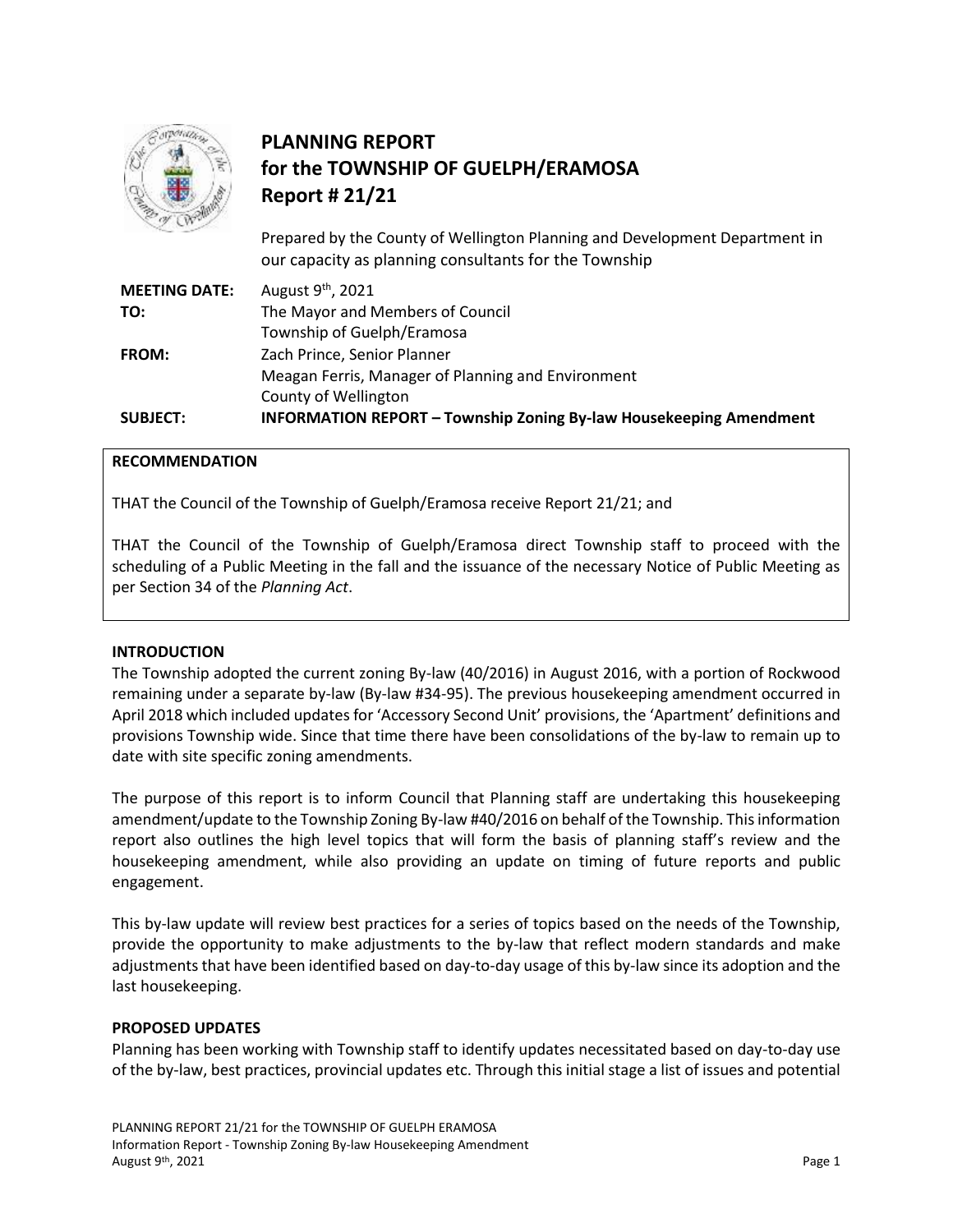updates, including suggested alternatives, are being drafted for additional discussion with Township staff and for future presentation to Township Council and the public. Some of the key changes that are being reviewed have been summarized below. The details for proposed changes will be outlined and reviewed in more detail as part of a future public meeting report; however, Planning staff have identified some topics to review below:

- *Corrections*
	- **Updating titles**
	- Typographical errors
	- Mapping errors
- *Refinements* 
	- Updating accessible parking standards
	- **Review of definition illustrations**
	- Review of some definitions for clarity and ease of use
	- Reviewing the Uses Restricted in All Zone provisions
	- Updating the source water protection screening overlay (Schedule C)
- *Modernization*
	- A review of best practices for topics such as:
		- **Legal Non-conforming provisions;**
		- Shipping container provisions;
		- Permissions for accessory patios for restaurants;
		- Hobby barn provisions

The items identified above are not an exhaustive list, but provide Council with an understanding of the intended direction for the review and update of the Township By-law. It has also been identified that certain updates to the By-law will require a more robust review, such as updates with respects to additional Accessory Residential Units. As such, this specific topic is proposed to be addressed separately from this housekeeping amendment.

### **PUBLIC ENGAGEMENT**

The amendment to the Township Zoning By-law will require a Public Meeting under the *Planning Act*. Notice will be given through standard methods (i.e. notice in the Wellington Advertiser) to the public to inform the public and to encourage participation in this process through a future public meeting. Township staff have also proposed to include notification on: (i) the Township's website (ii) the municipal eNewsletter and (iii) through social media.

### **NEXT STEPS**

With respects to next steps, planning staff intends to bring forward the *proposed* draft changes to the Township Zoning By-law to a public meeting in the fall of this year (September - early October) to seek comments from Council and the public.

Staff will continue to engage and consult with Township staff, the public and agencies (where applicable) to ensure the proposed changes meet the needs of the Township. This report has been prepared to